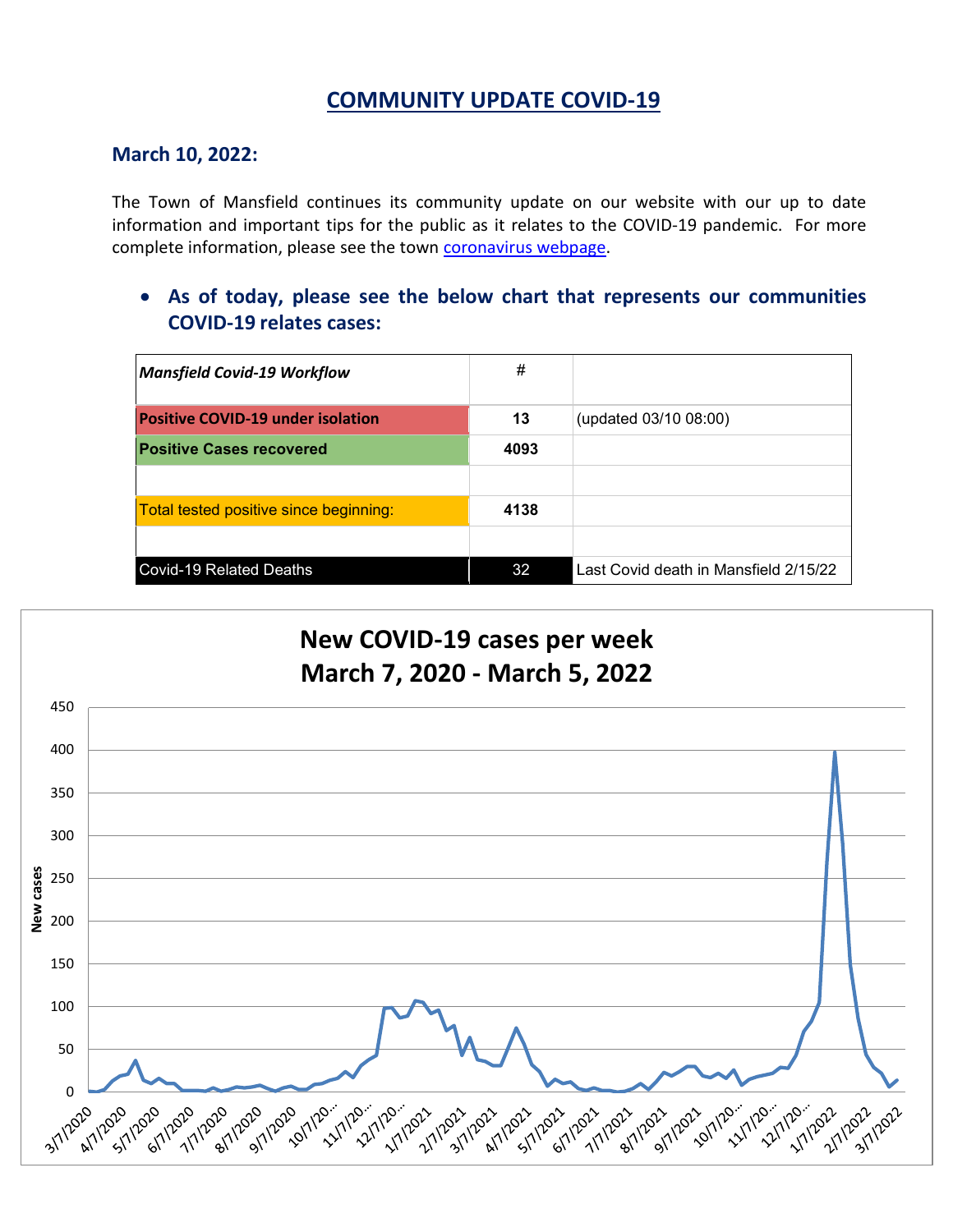

\*The Centers for Disease Control and Prevention (CDC) now recommends that [Americansstay "up to date" with COVID-](https://www.cdc.gov/coronavirus/2019-ncov/vaccines/stay-up-to-date.html)[19 vaccines,](https://www.cdc.gov/coronavirus/2019-ncov/vaccines/stay-up-to-date.html) rather than be "fully vaccinated." Up to date means a person has received all recommended COVID-19 vaccines, including any booster dose(s) when eligible. Fully vaccinated means a person has received their primary series of COVID-19 vaccines.

#### [Preparing Children and Teens for Vaccination](https://www.cdc.gov/coronavirus/2019-ncov/vaccines/recommendations/children-teens.html)

For children and teens, the experience of getting a COVID-19 vaccine will be very similar to the experience of getting routine vaccines.

- Talk to your child before vaccination about what [to expect.](https://protect-us.mimecast.com/s/hPg_C68Gpvs9qJNTB80It?domain=t.emailupdates.cdc.gov)
- It is not recommended you give pain relievers before vaccination to try to prevent side effects.
- Tell the doctor or nurse about any allergies your child may have.
- To prevent fainting and injuries related to fainting, your child should be seated or lying down during vaccination and for 15 minutes after the vaccine is given.
- After your child's COVID-19 vaccination, you will be asked to stay for 15–30 minutes so your child



can be observed in case they have a severe allergic reaction and need immediate treatment.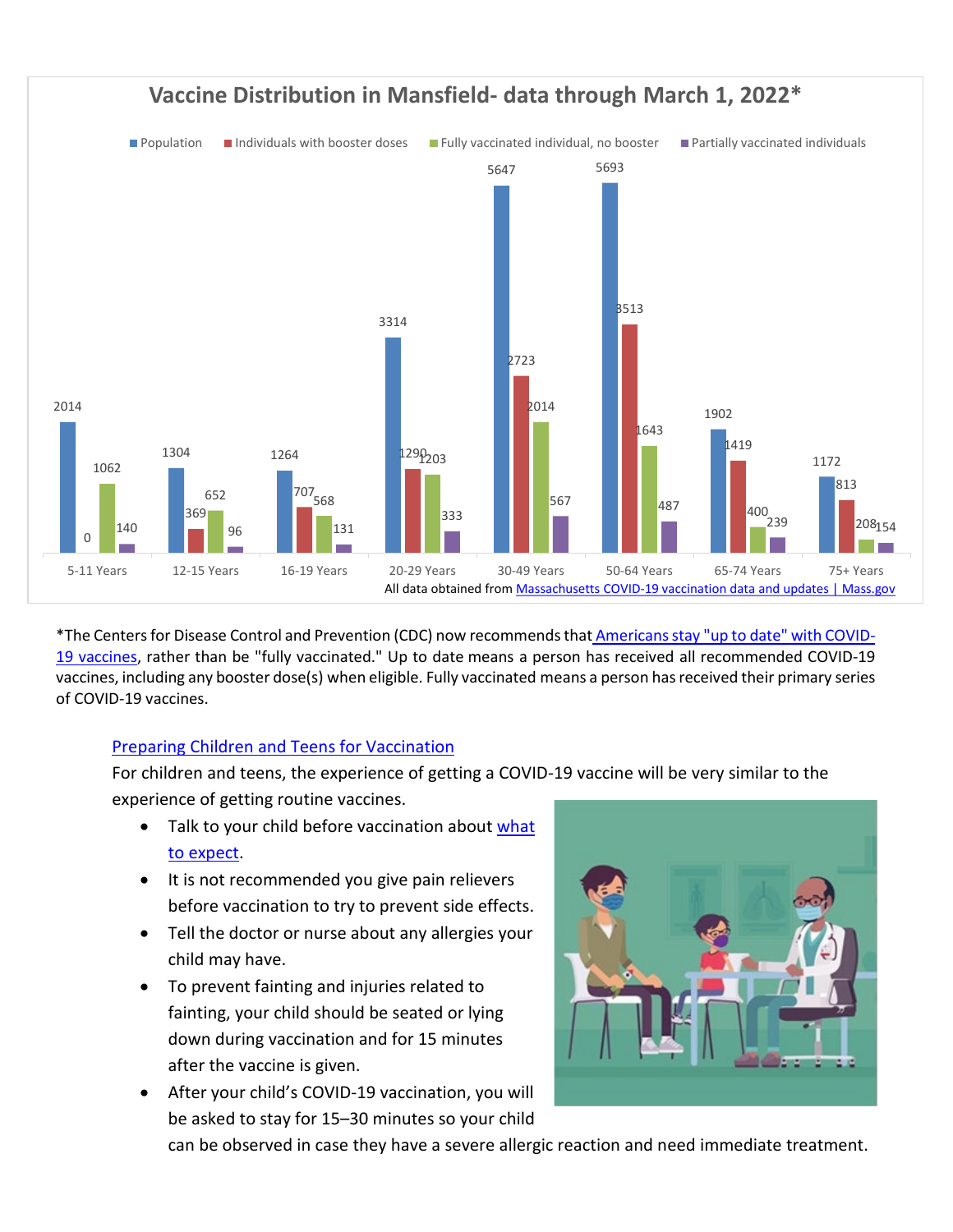• [Bristol County COVID-19 Community Level is identified as LOW](https://www.cdc.gov/coronavirus/2019-ncov/your-health/covid-by-county.html?ACSTrackingID=USCDC_2145-DM76655&ACSTrackingLabel=02.25.2022%20-%20COVID-19%20Data%20Tracker%20Weekly%20Review&deliveryName=USCDC_2145-DM76655)

[COVID-19 Community Levels](https://www.cdc.gov/coronavirus/2019-ncov/science/community-levels.html) are a new tool to help communities decide what prevention steps to take based on the latest data. Levels can be low, medium, or high and are determined by looking at hospital beds being used, hospital admissions, and the total number of new COVID-19 cases in an area. Take precautions to protect yourself and others from COVID-19 based on the COVID-19 Community Level in your area.

In **Bristol County,** community level is **Low**.

- Stay [up to date](https://www.cdc.gov/coronavirus/2019-ncov/vaccines/stay-up-to-date.html) with COVID-19 vaccines
- [Get tested](https://www.cdc.gov/coronavirus/2019-ncov/testing/diagnostic-testing.html) if you have symptoms

People may choose to mask at any time. People with symptoms, a positive test, or exposure to someone with COVID-19 should wear a mask. If you are immunocompromised, learn more about [how to protect yourself.](https://www.cdc.gov/coronavirus/2019-ncov/science/community-levels.html#anchor_47145)

COVID-19 Community Level designations throughout Massachusetts as of March 3rd:

| County           | <b>COVID-19 Community Level</b> | County         | <b>COVID-19 Community Level</b> |
|------------------|---------------------------------|----------------|---------------------------------|
| Barnstable       | Low                             | Hampshire      | Medium                          |
| <b>Berkshire</b> | Low                             | Middlesex      | Low                             |
| <b>Bristol</b>   | Low                             | Nantucket      | Low                             |
| <b>Dukes</b>     | Low                             | <b>Norfolk</b> | Low                             |
| Essex            | Low                             | Plymouth       | Low                             |
| Franklin         | Low                             | Suffolk        | Low                             |
| Hampden          | Low                             | Worcester      | Low                             |

| County         | <b>COVID-19 Community Level</b> |
|----------------|---------------------------------|
| Hampshire      | Medium                          |
| Middlesex      | Low                             |
| Nantucket      | Low                             |
| <b>Norfolk</b> | Low                             |
| Plymouth       | Low                             |
| Suffolk        | Low                             |
| Worcester      | Low                             |

#### **What Prevention Steps Should You Take Based on Your COVID-19 Community Level?**

| <b>Community Burden Levels</b>                                                                            |                                                                                                                                                                                                                                                    |                                                                                                                                                                                                                   |  |  |  |
|-----------------------------------------------------------------------------------------------------------|----------------------------------------------------------------------------------------------------------------------------------------------------------------------------------------------------------------------------------------------------|-------------------------------------------------------------------------------------------------------------------------------------------------------------------------------------------------------------------|--|--|--|
| Low                                                                                                       | <b>Medium</b>                                                                                                                                                                                                                                      | <b>High</b>                                                                                                                                                                                                       |  |  |  |
| • Stay up to date with COVID-<br>19 vaccines<br>• Get tested if you have<br>symptoms                      | • If you are at high risk for severe<br>illness, talk to your healthcare<br>provider about whether you<br>need to wear a mask and take<br>other precautions<br>• Stay up to date with COVID-19<br>vaccines<br>• Get tested if you have<br>symptoms | • Wear a mask indoors in public<br>• Stay up to date with COVID-19<br>vaccines<br>• Get tested if you have<br>symptoms<br>• Additional precautions may be<br>needed for people at high risk<br>for severe illness |  |  |  |
| People may choose to mask at any time. People with symptoms, a positive test, or exposure to someone with |                                                                                                                                                                                                                                                    |                                                                                                                                                                                                                   |  |  |  |

COVID-19 should wear a mask.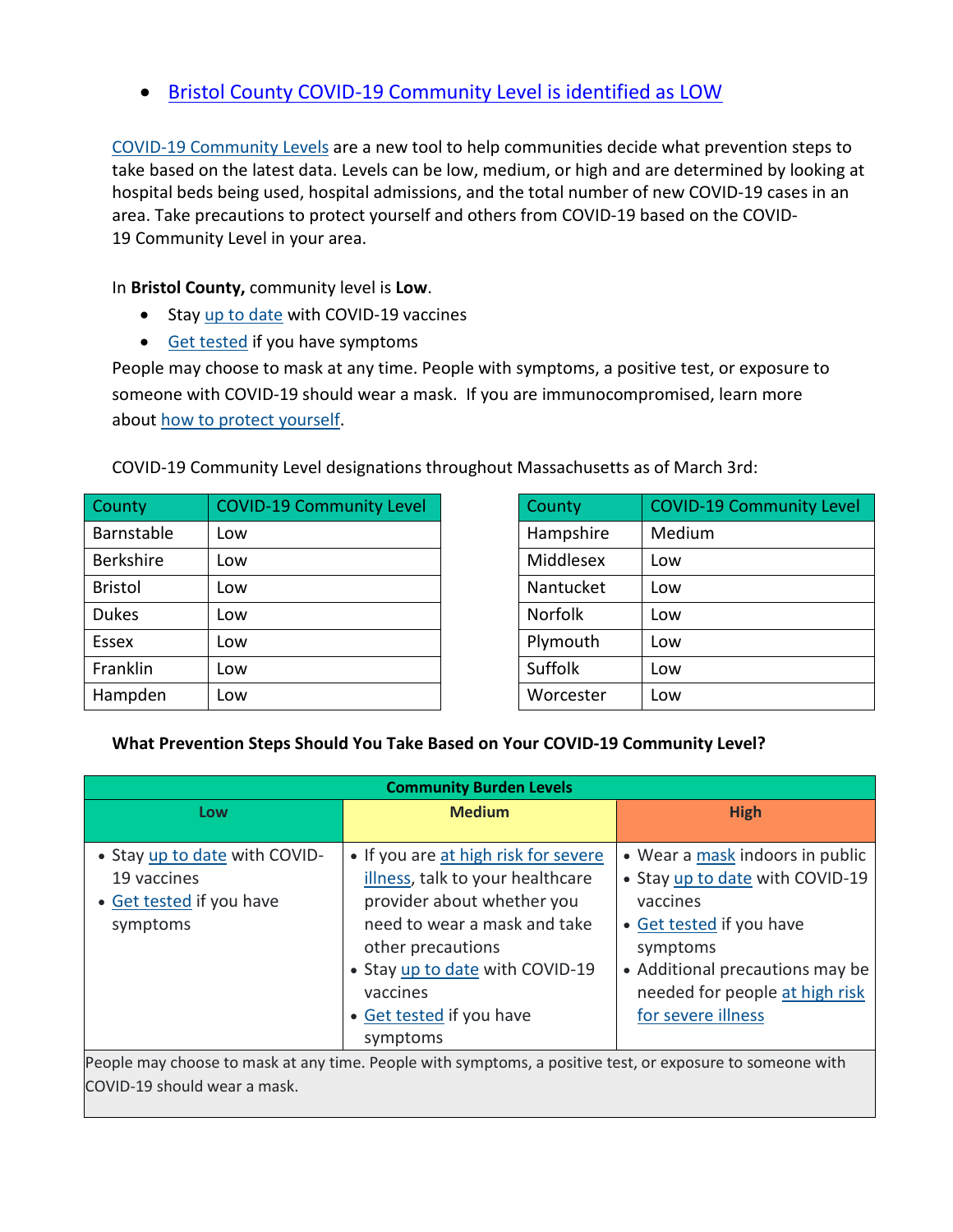## • [Treatments for COVID-19](https://www.mass.gov/info-details/treatments-for-covid-19)

Free treatments for COVID-19 are available. They can help prevent hospitalization and reduce your chance for severe disease.

Treatment is available for people who are at increased risk of severe disease\*, test positive for COVID-19 and have any symptoms, even mild ones (such as runny nose or cough). The sooner you start treatment, the better.

- **Call your doctor right away** to learn about your treatment options, OR
- **Call (508) 213-1380** to speak with a Gothams representative. If you're eligible for COVID-19 treatment, they can schedule an infusion appointment for you at one of their 7 sites in Massachusetts. Gothams COVID-19 Self-Referral Treatment Line is open Monday–Saturday from 8 a.m. to 6 p.m.
- [Get Vaccinated Against COVID-19](https://www.mass.gov/covid-19-vaccine) for individuals age 5+

#### **Important Links for Vaccination:**

- MA COVID-19 Vaccine Information: [www.mass.gov/info-details/massachusetts-covid-19](http://www.mass.gov/info-details/massachusetts-covid-19-vaccine-information) [vaccine-information](http://www.mass.gov/info-details/massachusetts-covid-19-vaccine-information)
- Find a Vaccine Location, including boosters: [www.vaxfinder.mass.gov](http://www.vaxfinder.mass.gov/)
- COVID-19 Vaccine frequently asked questions: [www.mass.gov/info-details/covid-19-vaccine](http://www.mass.gov/info-details/covid-19-vaccine-frequently-asked-questions)[frequently-asked-questions](http://www.mass.gov/info-details/covid-19-vaccine-frequently-asked-questions)
- COVID-19 vaccine booster shots, ages 12+: [www.cdc.gov/coronavirus/2019](http://www.cdc.gov/coronavirus/2019-ncov/vaccines/booster-shot.html) [ncov/vaccines/booster-shot.html](http://www.cdc.gov/coronavirus/2019-ncov/vaccines/booster-shot.html)
- COVID-19 booster frequently asked questions: [www.mass.gov/info-details/covid-19-booster](http://www.mass.gov/info-details/covid-19-booster-frequently-asked-questions)[frequently-asked-questions](http://www.mass.gov/info-details/covid-19-booster-frequently-asked-questions)
- Generate a COVID-19 digital vaccine card: [www.mass.gov/massachusetts-vaccination-records](http://www.mass.gov/massachusetts-vaccination-records)
- Request a copy of your vaccine record: [www.mass.gov/info-details/requesting-a-copy-of](http://www.mass.gov/info-details/requesting-a-copy-of-your-covid-19-vaccination-record)[your-covid-19-vaccination-record](http://www.mass.gov/info-details/requesting-a-copy-of-your-covid-19-vaccination-record)
	- [Isolation and Quarantine Guidance for the General Public](https://www.mass.gov/info-details/isolation-and-quarantine-guidance-for-the-general-public)

## **Important Links for Isolation and Quarantine:**

- Mansfield COVID information: [www.mansfieldma.com/601/Covid-Information](http://www.mansfieldma.com/601/Covid-Information)
- COVID-19 Isolation and Quarantine Guidance for the General Public: [www.mass.gov/info](http://www.mass.gov/info-details/covid-19-isolation-and-quarantine-guidance-for-the-general-public)[details/covid-19-isolation-and-quarantine-guidance-for-the-general-public](http://www.mass.gov/info-details/covid-19-isolation-and-quarantine-guidance-for-the-general-public)
- How To Talk To Your Close Contacts: [www.cdc.gov/coronavirus/2019-ncov/daily-life](http://www.cdc.gov/coronavirus/2019-ncov/daily-life-coping/tell-your-contacts.html)[coping/tell-your-contacts.html](http://www.cdc.gov/coronavirus/2019-ncov/daily-life-coping/tell-your-contacts.html)
- Enable MassNotify on your smartphone: [www.mass.gov/info-details/enable-massnotify-on](http://www.mass.gov/info-details/enable-massnotify-on-your-smartphone)[your-smartphone](http://www.mass.gov/info-details/enable-massnotify-on-your-smartphone)